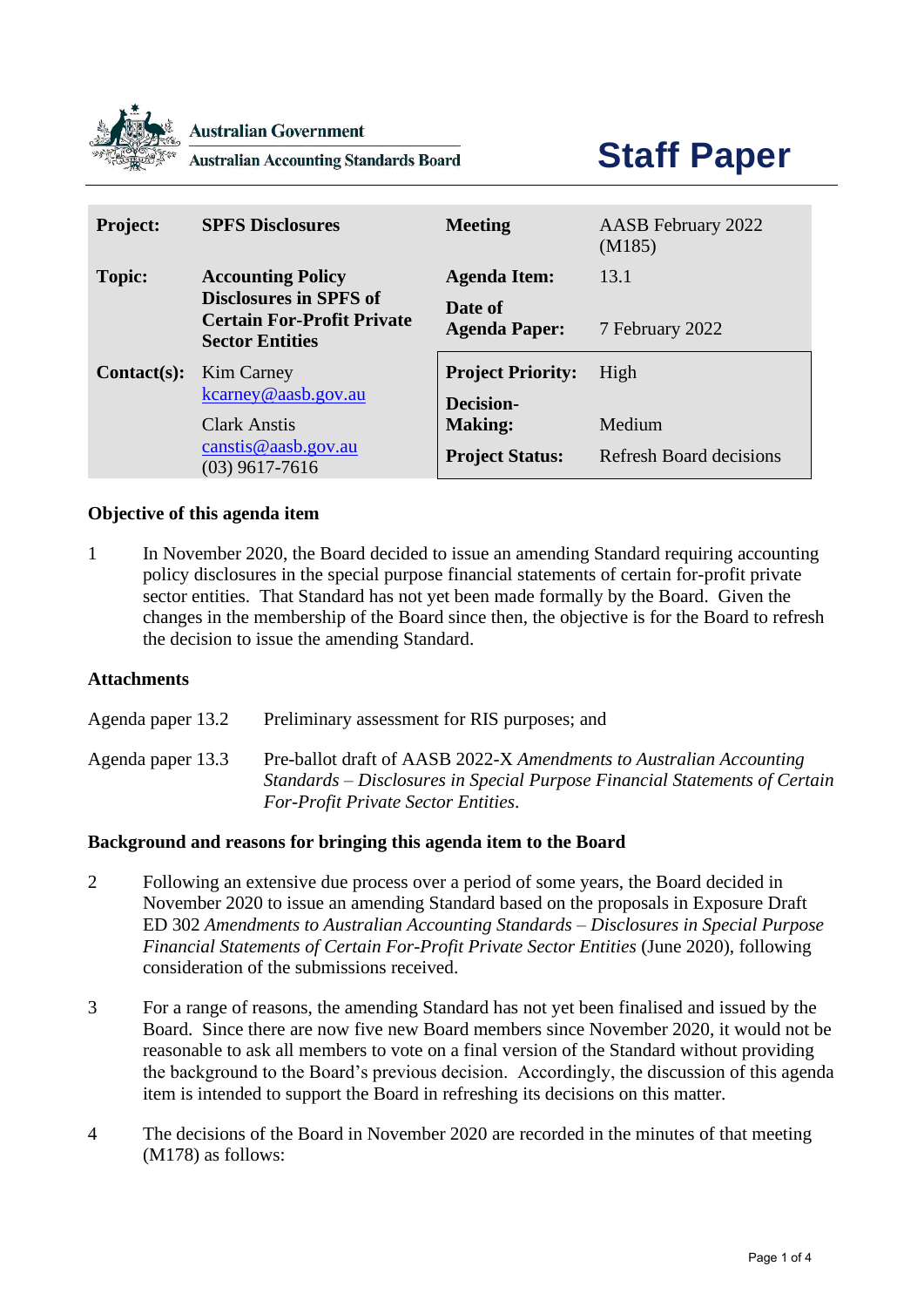# **Minimum Disclosures in Special Purpose Financial Statements of Certain For-Profit Private Sector Entities**

Agenda Item 7

The Board decided to proceed with the proposals in ED 302 *Amendments to Australian Accounting Standards – Disclosures in Special Purpose Financial Statements of Certain For-Profit Private Sector Entities*, with some changes. The amendments will require certain for-profit private sector entities that prepare special purpose financial statements (SPFS) to disclose information about the accounting policies applied in those SPFS, along with information about the extent of compliance or otherwise with the recognition and measurement requirements in Australian Accounting Standards. The Board reiterated that the purpose of the amendments is to ensure the basis of preparation is clear where an entity asserts compliance with Australian Accounting Standards in its SPFS.

In finalising its views, the Board decided to:

- defer the effective date of the final amendments to reporting periods beginning on or after 1 July 2021, with earlier adoption permitted;
- in doing so, exclude entities within the scope of AASB 2020-2 *Amendments to Australian Accounting Standards – Removal of Special Purpose Financial Statements for Certain For-Profit Private Sector Entities*. Entities within the scope of AASB 2020-2 are (1) for-profit private sector entities that are required by legislation to prepare financial statements that comply with either Australian Accounting Standards or accounting standards, and (2) other for-profit private sector entities that are required only by their constituting document or another document to comply with Australian Accounting Standards (provided that document was created or last amended on or after 1 July 2021); and
- require subject entities to comply with the disclosure requirements in paragraphs 8 and 9 of AASB 1054 *Australian Additional Disclosures* (i.e. disclosure of an entity's reporting framework and whether the statements are General Purpose Financial Statements or SPFS), in addition to the disclosures proposed in ED 302.
- 5 As a result of the decisions noted above, the amending Standard relates to for-profit private sector entities that are required only by their constituting document or another document to comply with Australian Accounting Standards in preparing financial statements – provided that the document was created before 1 July 2021 and not amended on or after that date.
- 6 Some submissions received on ED 302 were critical of the potential costs that entities might be required to incur in complying with the proposed requirements. It is therefore appropriate that the Board consider the costs and benefits of the proposed requirements in accordance with the requirements of the Office of Best Practice Regulation (OBPR), prior to finalising the Standard.
- 7 Agenda paper 13.2 will provide Board members with a useful summary of the proposals in ED 302 and the proposed requirements in the Standard, based on the seven questions that are addressed in Regulation Impact Statements (RIS). This agenda paper is a "preliminary assessment" document and not a complete RIS document. (When required to meet OBPR requirements, the Board normally certifies that its development due process for a Standard is equivalent to a RIS process, rather than preparing a formal RIS.)
- 8 Agenda paper 13.3, a pre-ballot draft version of the proposed Standard, sets out the proposed disclosure requirements for the subject for-profit private sector entities. The draft Standard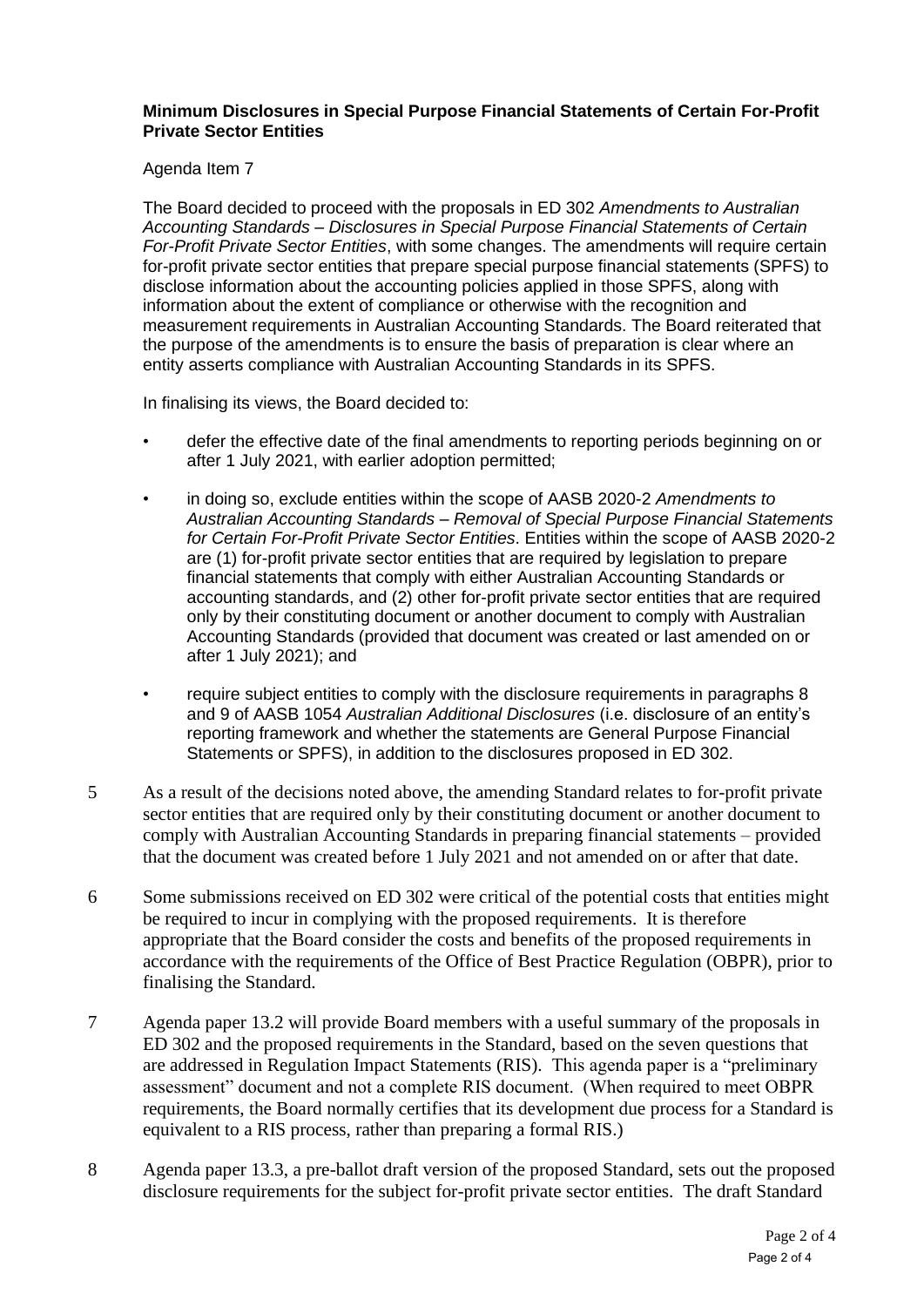includes non-mandatory implementation guidance and illustrative examples, similar to those appended to AASB 1054 *Australian Additional Disclosures* for not-for-profit private sector entities through AASB 2019-4 *Amendments to Australian Accounting Standards – Disclosure in Special Purpose Financial Statements of Not-for-Profit Private Sector Entities on Compliance with Recognition and Measurement Requirements* (November 2019).

9 The Pre-Ballot Draft also includes a detailed Basis for Conclusions that provides the history of the SPFS projects, the development of the proposals and the decisions of the Board in finalising the content of the proposed Standard. It is not intended to discuss this draft in any detail at the Board meeting.

# **Decisions required**

- 10 At this meeting, Board members will be asked to confirm that the Board wishes to proceed with the processes required to finalise and issue the proposed Standard, including the necessary OBPR processes. The OBPR processes must be completed prior to the Board voting in respect of making the Standard, in accordance with government regulatory policy.
- 11 In addition, the Board will be asked to confirm that the previously agreed effective date for the amendments of periods beginning on or after 1 July 2021 be altered to periods ending on or after 30 June 2022. Such a revised application date would substantively cover the same reporting periods. Short periods that commenced on or after 1 July 2021 that end before 30 June 2022 would not be covered, however they would be very unusual and likely of limited significance. The Board is unable to apply new Standards to periods that have concluded, based on its legislative powers to make accounting standards.
- 12 As an alternative, the Board is able to make the Standard applicable to periods beginning on or after 1 July 2021 that end on or after a date subsequent to the Board making the Standard, for example 30 April 2022 if the Board makes the Standard prior to then. That complication in the effective date may not be justified, in terms of the number of entities that might prepare special purpose financial statements for periods shorter than the full 2021/22 financial year. The staff have proposed the simpler restatement of the effective date, as per the preceding paragraph.

### **Questions for Board members**

- Q1 Do Board members agree to completing the processes required to finalise and issue the proposed amending Standard?
- Q2 If so, do Board members agree to restate the effective date as periods ending on or after 30 June 2022?

#### **Next steps**

- 13 Assuming that Board members agree to complete the processes required to finalise and issue the proposed amending Standard, staff will work through the OBPR processes as required, and advise members of the outcome for their consideration.
- 14 Comments from Board members on the Pre-Ballot Draft would be welcome, so that a Ballot Draft can be prepared. If the Standard is to be issued, it should be made by the Board prior to 30 June 2022.